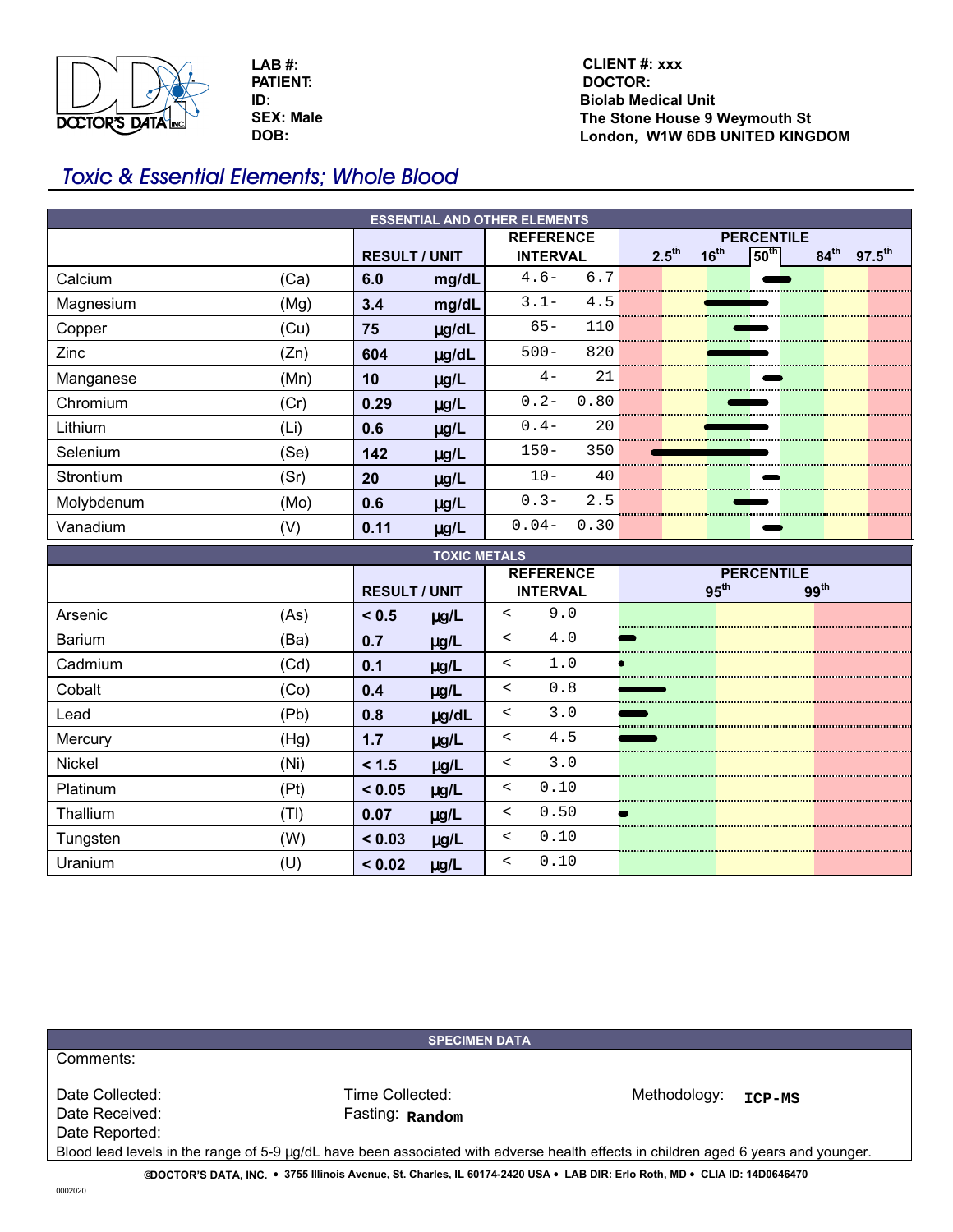Lab number: **xxx** Patient: **xxx**

**Comp WB Panel**

Page: 1 Client: **xxx**

## WHOLE BLOOD ELEMENT REPORT

#### **INTRODUCTION**

 This analysis of elements in whole blood was performed by ICP Mass Spectroscopy following specimen digestion with nitric acid in a closed container microwave oven system. This procedure measures the total concentration of an element in whole blood, regardless of biochemical form and regardless of partitioning of the element in blood fractions. For units of measurement, mg/L is approximately equivalent to ppm, and mcg/L is approximately equivalent to ppb.

 Whole blood element analysis is intended to be a diagnostic method that assists in determining imbalance, insufficiency, or excess of certain elements that have essential or beneficial functions. Additional testing of blood fractions or other body tissues may be necessary for differential diagnosis of imbalances. Additional testing also may be necessary to assess specific dysfunctions of assimilation, transport, retention, or excretion of elements. Whole blood element analysis is additionally intended to determine elevated or excessive levels of eleven potentially toxic elements.

 If an element is sufficiently abnormal per the whole blood measurement, a descriptive text is included with the report. For elements with essential or beneficial functions, a text will print if the measured result is 1.5 standard deviations (SD) above or below the mean of the reference population. Exceptions are made for chromium and vanadium; a text will print if the measured result is 2 standard devations above or below the mean. For potentially toxic elements, a text prints whenever the measured result exceeds the expected range.

 Doctor's Data states the reference range as + 1SD from the mean of the reference population. This is considered to be the nutritionally and physiologically optimal range for elements with essential or beneficial functions. Physiological imbalance corresponds to levels beyond + 1SD but pathological consequences are not expected until the blood level is beyond + 2SD. Element levels beyond + 2SD may only be temporary nutritional problems or they may reflect a failure of homeostasis to control blood quantities. Pathological consequences depend upon cell and tissue functions which are disrupted by such levels.

#### SELENIUM LOW

 THE concentration of selenium (Se) is abnormally low in this blood specimen. Se has two documented functions as an enzyme activator in humans: (1) activation of the enzyme T4 to T3 (deiodinase) for balance in thyroid hormone level, and (2) activation of glutathione peroxidase for reduction of peroxides by oxidation of glutathione. In its antioxidant function, Se works with vitamin E. Vitamin E functions to prevent oxidation of cell membranes and fatty acids, while glutathione, via the peroxidase enzyme, works to undo oxidation after it has happened.

 Symptoms and conditions that can result from Se deficiency include: increased susceptibility to viral infections, increased inflammation during infection or following exposure to xenobiotics or oxidant chemicals, hardening or sclerosing of tissue, muscle pain and tenderness, and possibly hypothyroid function with subnormal T3.

1999**-**2021 Doctor's Data, Inc.